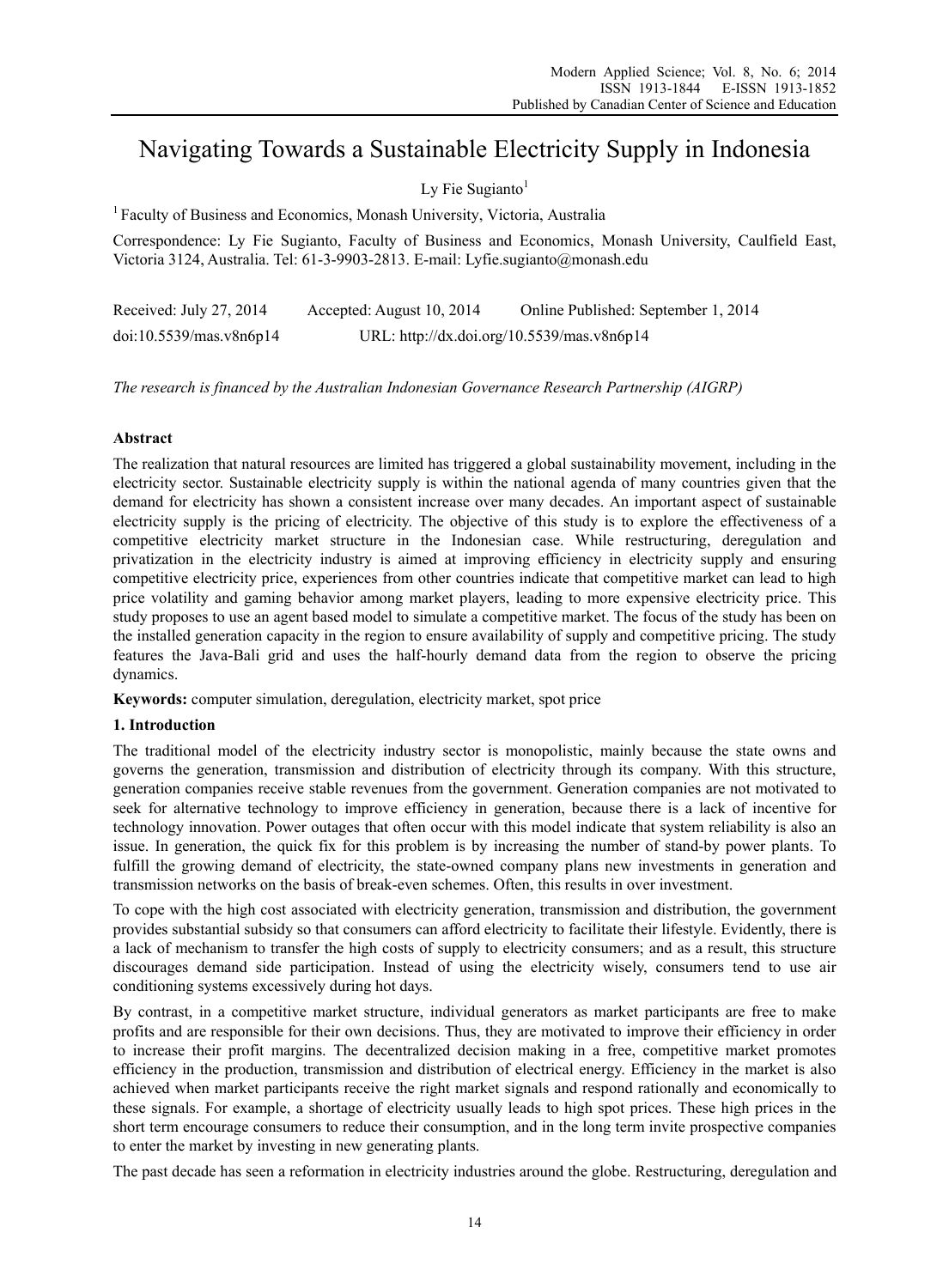privatization in the electricity industry is aimed at improving efficiency in generation, transmission and consumption of electrical energy, to attract investments in the markets, as well as to ensure competitive electricity price. Countries that have implemented such reform include England and Wales, Nordic countries, Germany, USA, Australia, New Zealand, Singapore, and India. Experiences from some of these countries indicate that competition in electricity markets can lead to high volatility in spot price and gaming behavior among market players, leading to more expensive electricity price.

# *1.1 Experiences from Competitive Electricity Markets Around the World*

The international experience on privatization has not been universally positive. While in some markets, deregulation and privatization do not deliver economic benefits, in other markets, the industry reform results in lower price and reliable supply. Undoubtedly, it is our interest to compare the difference in electricity prices resulting from these markets. Table 1 lists the comparison of the average national electricity prices in various markets around the world.

As can be seen from Table 1, in most countries the electricity price tends to increase, except for in Croatia, Iceland and Italy. Household consumers in Denmark pay 41 cents per kWh for electricity, the highest electricity price in the world, because of the tax and energy policy strategy announced by the Danish government in 2011. Electricity is also costly for household consumers in other Nordic countries (Sweden and Finland), Europe (Germany, Belgium, Netherlands, Ireland, Italy and UK) and Australia.

Deregulation experience of the electricity industry in the USA is quite discouraging. Deregulation has been incomplete with most states still require generators to get permission from the government to raise prices. Continued regulation still led to unavailability and extreme price fluctuation in several states. In California, deregulation has led to a disaster, mainly because the market was more re-regulated than deregulated. Retail price regulation with producers' subsidy led to excessive consumers and inevitable supply shortages (Ritschel and Smestad, 2003). A study by the Government Accountability Office (Wells, 2005) stated that the restructuring effects on consumers have been mixed. The study also reported that the result of the wholesale market competition had been difficult to measure, because other factors, such as lower raw energy prices may have contributed to the decrease in the electricity price. On the positive side, in some states with substantially deregulated markets, consumers have benefited from significant savings following the use of smart metering and innovative residential pricing plans (Barnett and Shurtleff, 2007).

In UK, there were two major issues that arose following the privatization of electricity industry. Firstly, the Unions accused the Thatcher government to have sold the industry too cheaply. There was a criticism over inadequate accounting systems which make it difficult to estimate the value of businesses. Secondly, there was a fall in the number of employees, with a high number of redundancies. The later issue was debatable because of the common nature of excessive manning in a state-owned industry. On the positive side, there have been considerable impacts on national debt and public sector borrowing, as well as increased efficiency and productivity. Electricity reform in the UK can be considered a success judging from the supply reliability and low prices to small consumers (Newbery and Pollitt, 1997). Moreover, there was a major shift from coal to natural gas. UK is currently the world leader for installed offshore wind power, with a 589 megawatt capacity of eight operating offshore wind farms and seven more under construction (Central News Agency, 2008).

In Australia, the deregulation experience has been both positive and negative. Effective design of the energy market in terms of competition, and efficient design of ancillary services have been reported by Outhred (2000), Thorncraft and Outhred (2007). The observation reported in the Auditor-General's Report (Achterstraat, 2008) for the NSW region was quite positive. However, there have been incidents that the electricity price reached its cap in various regions with no logical explanation (Wilson, 2007). In general, the electricity price in Australia has increased in the past few years due to the weather conditions and drought to impact on electricity supplies.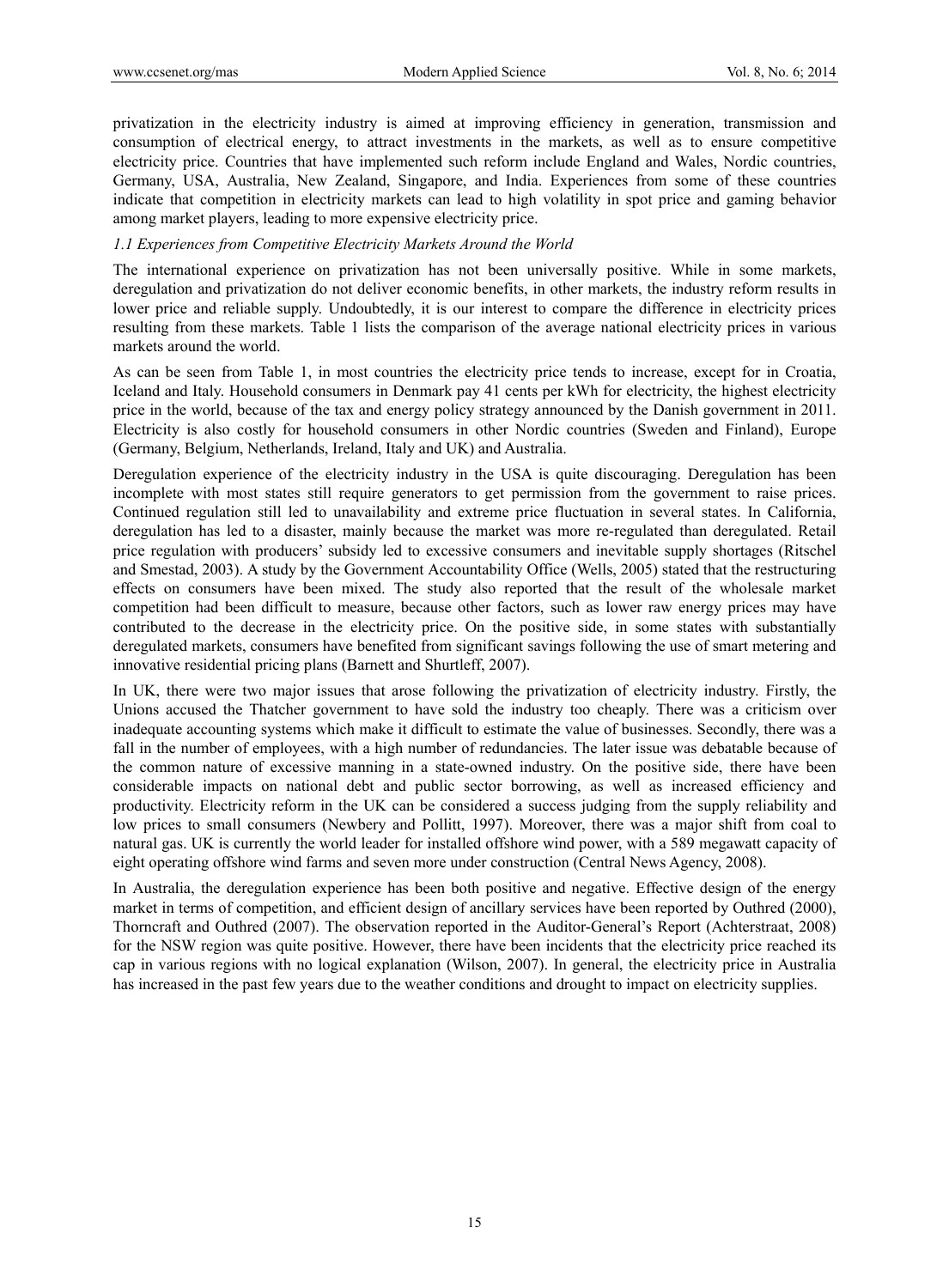| Country/Territory   | US cents per kWh              |                      | Changes          |
|---------------------|-------------------------------|----------------------|------------------|
|                     | $2006 - 2007^{\text{a to e}}$ | $2011^{\text{ftoi}}$ |                  |
| Australia           | 7.11                          | 29                   | \$21.89 increase |
| Belgium             | 11.43                         | 29.08                | \$17.65 increase |
| Canada              | 6.18                          | 10                   | \$3.82 increase  |
| Croatia             | 17.55                         | 12.6                 | \$4.95 decrease  |
| Denmark             | 22.89                         | 41                   | \$18.11 increase |
| Finland             | 6.95                          | 20.65                | \$13.7 increase  |
| France              | 8.54                          | 19                   | \$10.46 increase |
| Germany             | 13.16                         | 35                   | \$21.84 increase |
| Hong Kong (Kowloon) | 10.90                         | 12.13                | \$1.23 increase  |
| <b>Iceland</b>      | 11.61                         | 10                   | \$1.61 decrease  |
| Ireland             | 23.89                         | 28.36                | \$4.47 increase  |
| Italy               | 36.74                         | 28                   | \$8.74 decrease  |
| Netherlands         | 12.62                         | 28.89                | \$16.27 increase |
| Spain               | 10.35                         | 21                   | \$10.65 increase |
| South Africa        | 3.56                          | 10                   | \$6.44 increase  |
| Sweden              | 6.60                          | 27.1                 | \$20.5 increase  |
| UK                  | 11.16                         | 20                   | \$8.84 increase  |
| <b>USA</b>          | 9.28                          | 12                   | \$2.72 increase  |

## Table 1. Electricity tariff comparison

Sources:

<sup>a</sup> http://pepei.pennet.com; <sup>b</sup>http://www.hep.hr/ods/en/customers/tariff.aspx

<sup>c</sup>http://www.or.is, <sup>d</sup>http://www.cplponline.com; <sup>e</sup>http://www.esb.ie

f http://cleantechnica.com/2013/09/30/average-electricity-prices-around-world/

<sup>g</sup> http://en.wikipedia.org/wiki/Electricity pricing, <sup>h</sup>http://epp.eurostat.ec.europa.eu

i http://www.legco.gov.hk/yr10-11/chinese/panels/edev/papers/edev1214cb1-700-4-ec.pdf

### *1.2 Challenges in the Indonesian Electricity Industry*

In Indonesia, increase in electricity demand has been quite rapid due to the growing industrialization. As can be seen in Figure 1 and detailed in Table 2, the demand of electricity in Indonesia has shown a consistent increase in the past decade. The rather low electrification ratio indicates the under-supply of electricity in Indonesia.

The State Electricity Utility Company or Perusahaan Listrik Negara (PLN) has diversified assets located across Indonesia. Given that sixty percent of the population (about 140 million people) resides in Java, the Java-Bali region represents eighty percent of the energy demand requirement in Indonesia. The demand is fulfilled by approximately three-quarters of the total generating capacities within the Java-Bali region. In 2008, the Indonesian government (through PLN) has developed a ten-year plan to install additional capacities for electricity generation in the region (see Figure 2). Apart from meeting rapidly increasing electricity demand in the Java-Bali region, PLN is also under immense pressure to increase the electrification ratio and ensure the reliability of electricity supply across the Indonesian archipelago. The following section provides an overview of the main challenges faced by PLN, in particular on how the unresolved institutional settings have complicated efforts in restructuring the electricity sector in Indonesia.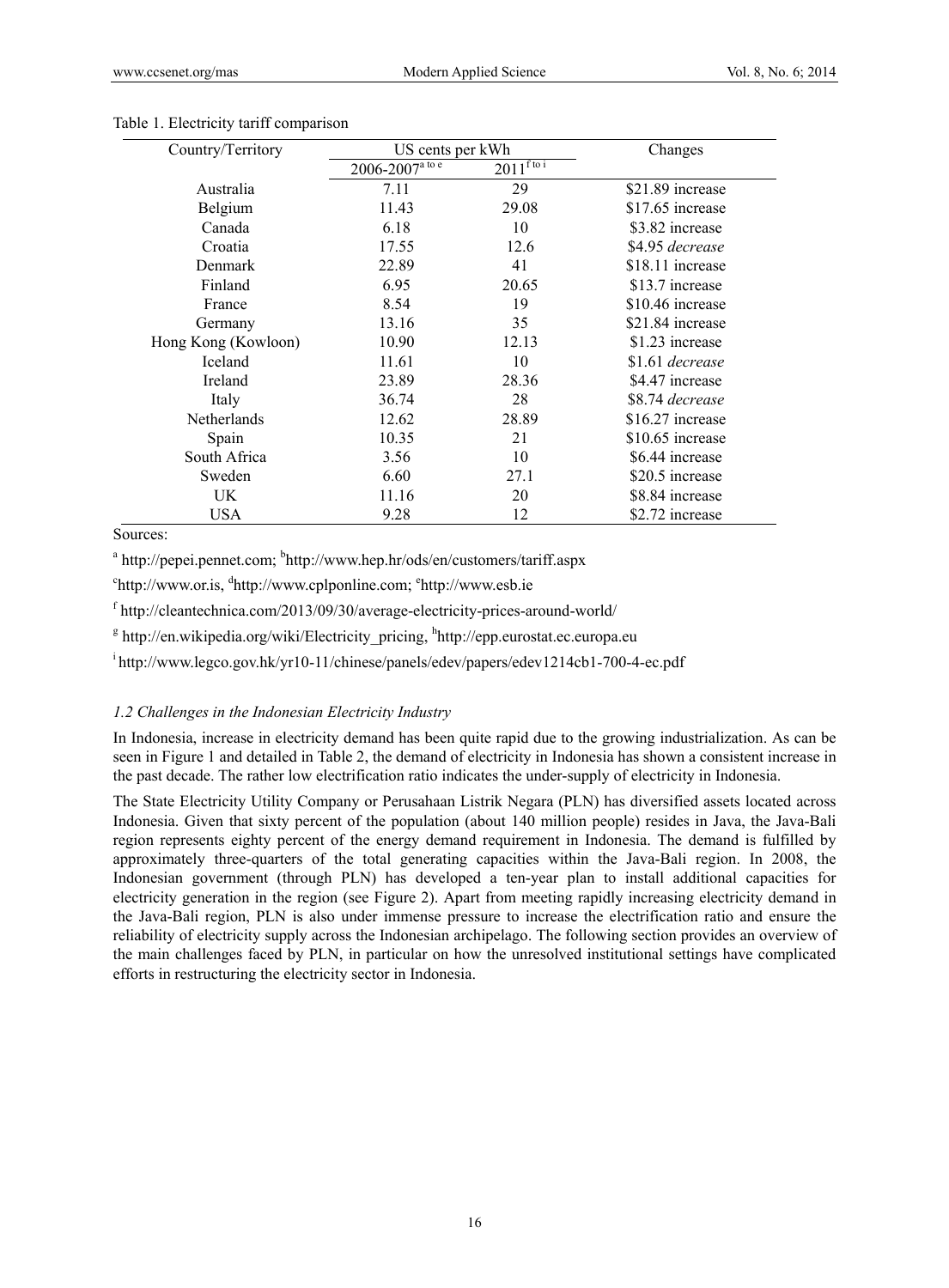



Source: http://energy-indonesia.com/03dge/0120918-01.pdf.

Table 2. The past and projected energy demand in indonesia

|                        | 2009     | 2010  | 2012  | 2014  | 2018  |
|------------------------|----------|-------|-------|-------|-------|
| Energy Demand (in TWh) |          |       |       |       |       |
| Indonesia              | 137.9    | 149.3 | 179.2 | 215.6 | 309.4 |
| Java-Bali              | 107.0    | 115.3 | 137.5 | 165.0 | 253.3 |
| Outside Java-Bali      | 30.9     | 34.0  | 41.7  | 50.6  | 74.1  |
| Electrification Ratio  |          |       |       |       |       |
| Indonesia              | 66.9%    | 69.3% | 75.0% | 81.2% | 92.6% |
| Java-Bali              | $70.0\%$ | 72.6% | 78.7% | 85.4% | 97.9% |
| Outside Java-Bali      | 61.3%    | 63.2% | 68.3% | 73.6% | 86.1% |

Source: http://energy-indonesia.com/03dge/0120918-01.pdf.

Prior to 1997, PLN received subsidized oil fuels for its operation from the government since Indonesia was a net oil exporter. However, during the 1998 financial crisis, the utility company was unable to meet its financial obligations to independent power producers, and must receive financial support from the government. From 2002 to 2004, the government implemented a targeted subsidy scheme to low-voltage level services (up to 450 VA). PLN was compensated for costs of supplying electricity at the subsidized tariff. Starting in 2005, the state utility company PLN had been given a role by the government to Public Service Obligation (PSO). Its focus was to provide electricity to all customer categories (domestic, industrial, social, business, and public) with tariff set by the government. These sale prices were lower than the unit production costs, thus the government had to subsidize the difference. However, an increase price of oil fuel rapidly drained the state budget in subsidizing the electricity prices. Figure 3 displays the trend in government subsidy over the past decade.

Operating with limited funds, PLN faced a major impediment in building new generators to keep up with the growth of electricity consumption. Many planned generation projects had to be suspended during the financial crisis. Subsequently, there were frequent power blackouts occurring in many regions including Java and Bali. As a single integrated company, PLN has a huge responsibility in providing adequate and reliable electricity supply to millions of customer. The biggest issue has been the fact that the heavily subsidized electricity price created distortion in the use of electricity and inefficiencies. The growth of electricity consumption may not reflect the real electricity demand for the following two reasons: heavily subsidized electricity price and a low electrification rate.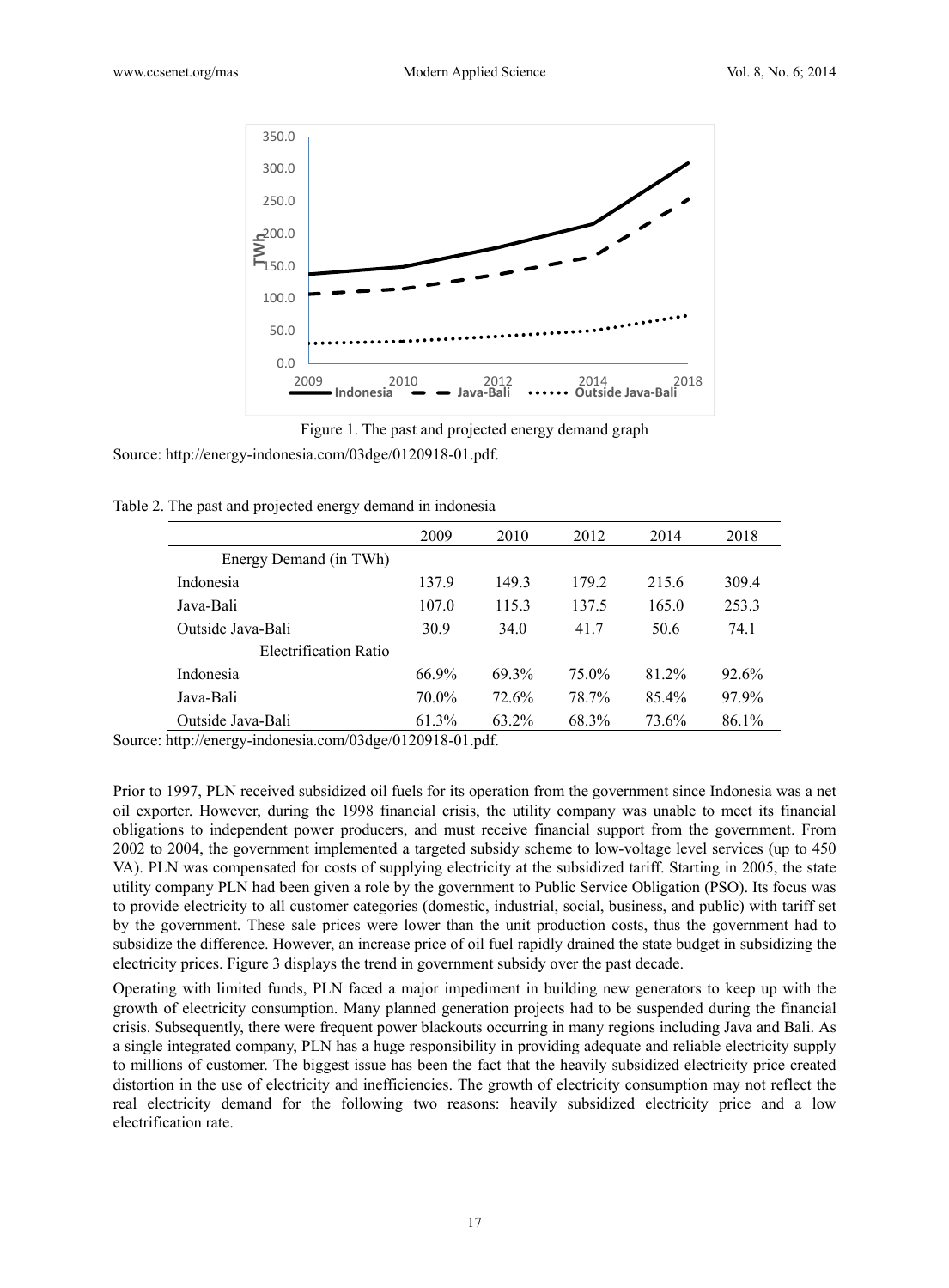



Source: www.pln.co.id.



Figure 3. The Trend in Subsidy/PSO amount

Source: www.pln.co.id.

Although there seems to be path towards restructuring the industry, the process has been quite stagnant with some institutional changes outlined as follows. The Indonesian electricity law no.20 year 2002 introduced full competition in electricity industry in Indonesia within five years. However, the Constitutional Court annulled this law in 2004 because the substance of this law was deemed not in line with article 33 paragraph 2 of the 1945 Constitution. The Constitutional Court did not reject the idea of introducing competition in the electricity industry as long as control still rested on the state. Still, the electricity sector was in an uncertain state for a number of years. There was an announcement on the introduction of a new electricity law in 2009. Yet, the Indonesian electricity law no.30 year 2009 that legislated to end PLN's monopoly in the electricity sector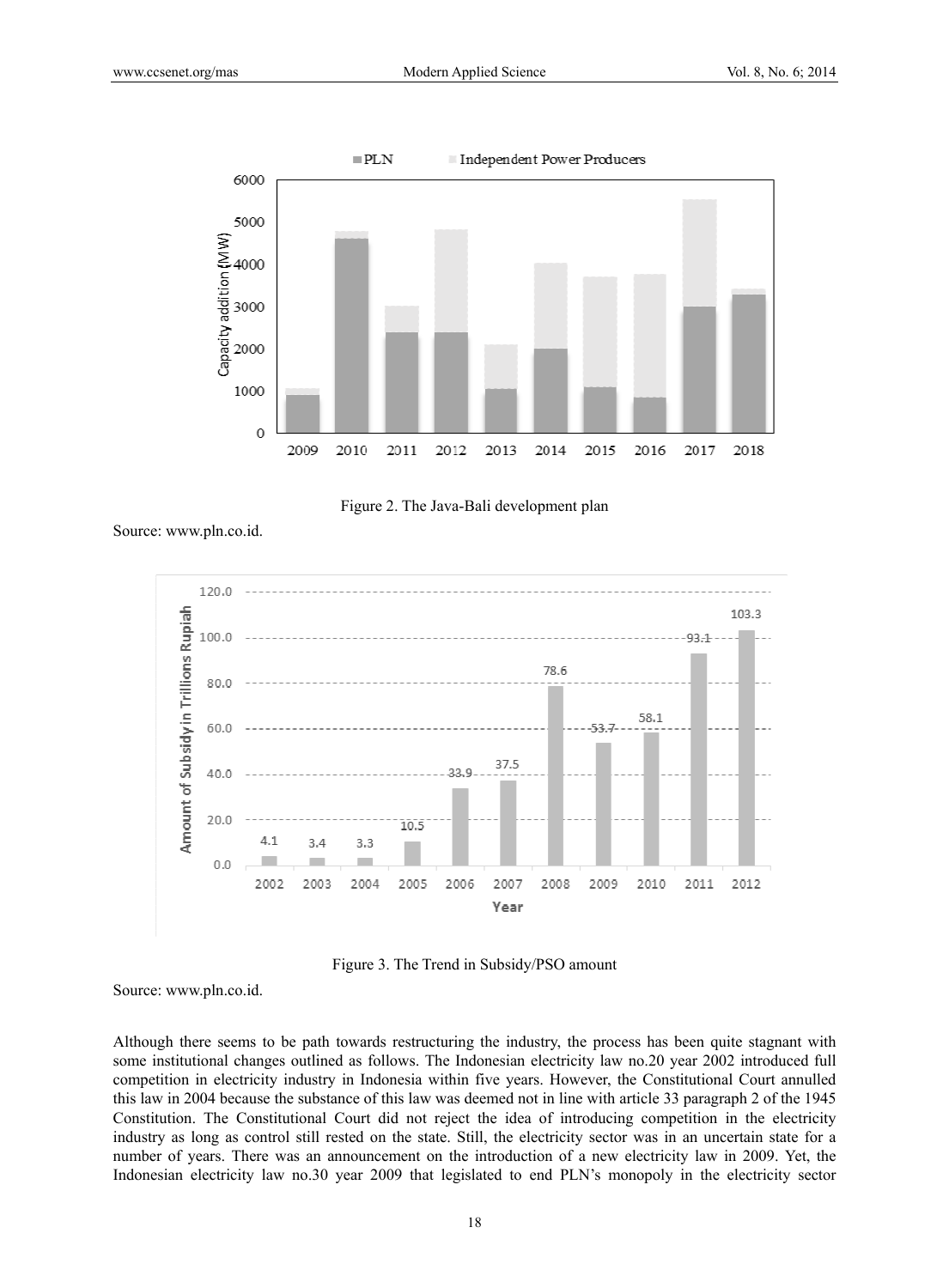remained controversial. As such, the electricity sector continues to remain in somewhat uncertain situation.

To date, the Indonesian electricity industry can be characterized as a partial deregulation with the state, through the state-owned company PLN, still manages the bulk of the electricity supply and controls the pricing and the tariff structure for domestic and foreign private companies that sell and supply electricity to consumers using PLN's transmission network infrastructure. A single buyer market has been adopted to adhere to the decision of the Constitutional Court on the judicial review of electricity law no. 20/2002 and/or law no.30/2009. In a single buyer market, only the supply side is open for competition. Competition on the supply side will give benefits to more efficient generation plants, and naturally will phase out inefficient plants. Consequently, the unit production cost is expected to be lower. An increasing average market price signals the need for more electricity supplies and attracts market participants to build new plants. Likewise, high spot prices will attract new players to invest in new generation and/or transmission network.

In summary, the Indonesian electricity sector remains as a predominantly single buyer model until all parties are ready for movement towards industry reform. The way to move forward has been incremental, namely by improving incentive in the sector and reducing the generation cost progressively.

#### *1.3 Characteristics of Load Demand and System Generation in the Java-Bali Grid*

Given that the Java-Bali system is the largest interconnected power system in Indonesia, it is chosen as the focus of this study. The system consists of four regions, namely Jakarta-Banten, West Java, Central Java-DIY and East Java-Bali. High load demand is frequently observed in the western area while surplus generation is in the eastern area. Consequently, there is a frequent flow of electricity from East to West. The commission of the Southern 500 kV extra-high voltage transmission line has significantly improved the stability of the system and removed transmission congestion.

In 2007, the generation composition consisted of thermal plants with net generation capacity (NGC) 9,736 MW, combined cycle gas turbine plants with NGC 6,466 MW, open cycle gas turbine plants with NGC 731 MW, hydro plants with NGC 2,477 MW, and geo-thermal plants with NGC 899 MW. A complete dependency of OCGT on oil fuel was due to unavailability of pipeline connection to gas supplies or Liquefied Natural Gas terminals near the plant site.

Table 3 shows the composition of generators in Java-Bali categorized by their designed operation modes: base-load, intermediate and peaking. Both thermal and geo-thermal plants are designed to run at high capacity factor and serve base-load duties. Combined cycle gas turbine (CCGT) plants serve intermediate load duties while open cycle gas turbine (OCGT) plants typically serve peak load duties. Since all of the existing hydro power plants are dam-type and do not have plenty of water supply, they typically have a low average of capacity factor (26.7%) and mainly serve peak load duties. So, the net generation capacities for base-load, intermediate, and peaking plants are 10,635MW, 6,466MW, and 3,208MW respectively.

| Plant Type          | Hvdro | Thermal | CCGT  | OCGT/Diesel | Geo-thermal | Total  |
|---------------------|-------|---------|-------|-------------|-------------|--------|
| Net Generation      | 2.477 | 9.736   | 6.446 |             | 899         | 20,309 |
| Capacity (MW)       |       |         |       |             |             |        |
| Capacity Factor (%) | 26.7% | 75.7%   | 45.8% | 34.5%       | 91.7%       |        |
|                     |       |         |       |             |             |        |

Table 3. Composition of generators in the Java-Bali system

#### *1.4 Research Objective*

This study aims to investigate the effectiveness of introducing a competitive electricity market in Indonesia. For this purpose, the study employs an agent based simulation approach to observe the pricing behavior and market performance. Currently, there are two dominant players in the Java-Bali grid, namely: meeting roughly 60% of the demand in the grid with 9000 MW capacity and 6500 MW capacity. Multi-agents can be used to represent independent power producers (IPP) in a minor restructuring scenario. Alternatively, when simulating major restructuring scenario, agents can be used to model different generation companies (as entities) with their own bidding behaviour in an oligopoly context.

The remaining of the paper is organized as follows. Section 2 outlines the electricity market operation and provides a literature review on the use of the agent-based model in studying the competitive electricity market. Section 3 introduces the agent based model employed in the study. Section 4 reports the simulation results. Section 5 provides the concluding remarks that summarize the key findings in the study and proposes some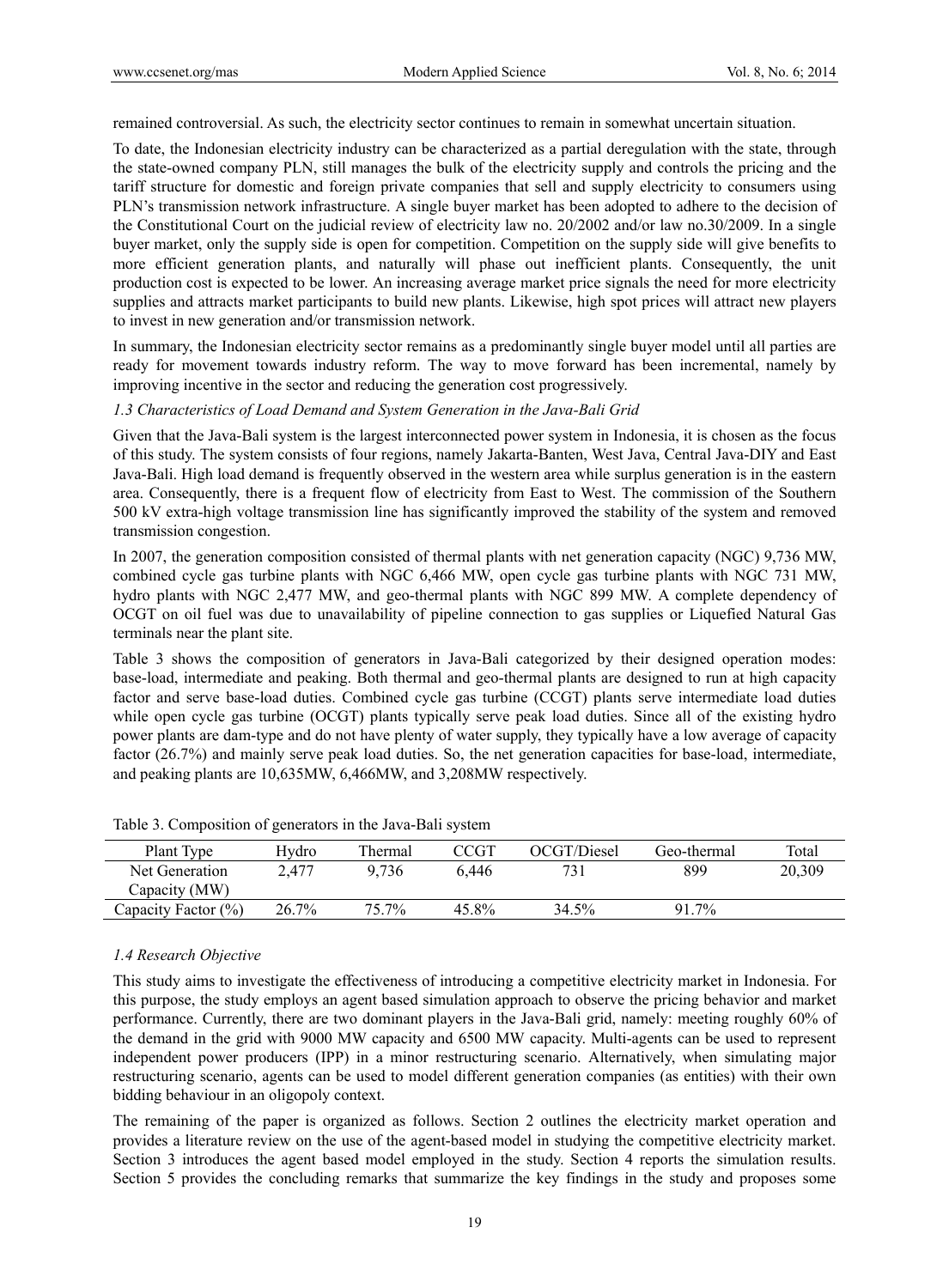avenues that can be adopted as a pathway towards sustainable electricity supply in Indonesia.

## **2. Agent-Based Approach in Studying Competitive Electricity Market**

#### *2.1 Market Operation*

The conceptual model of a competitive electricity market involves trading electricity via a central pool. An independent system operator (ISO) governs the market by announcing electricity demand for at a particular trading interval, receiving bids from generators and resolving the auction.

Generators bid their supplies and receive payment for the amount of energy they supply to the pool, while buyers pay for the amount of energy they purchase from the pool. This central (or spot) pool is a logical model to facilitate the financial aspect and the economics of scheduling, pricing and dispatch. In real life, generation companies supply electricity onto the transmission networks; and the distribution companies set various tariff structures and use metering systems when supplying electricity to consumers.

The independent system operator employs a centrally coordinated dispatch process to manage the operation of the pool. Generators offer daily bids distributed in ten quantity-price bands. Each bid consists of amount of energy to be dispatch at specific asking price. Customers submit demand bids, detailing the price and demand they wish to be scheduled, to ISO as the central dispatch coordinator. The central coordinator schedules the generation and demand for dispatch with the objective of minimising the cost of meeting electricity demand based on the quantity-price bid pairs. There are a fixed number of trading intervals in a day. Spot prices are influenced by many factors, such as the dynamics of supply and demand, generation availability, inter-regional/intra-regional transfer constraints and losses and excess generation. The repeating auction process in the electricity market is the mechanism to discover an equilibrium price (as an acceptable price) based on the demand, supply capacity and the current market conditions.

### *2.2 Literature Review*

The agent based simulation model has recently emerged to be the popular approach for electricity market modeling in recent decades. This is mainly because electricity market modelling is complex due to the inherent, non-linear nature of the electricity generation-transmission-distribution process, as well as the market (trading) operation. A new paradigm for studying complex systems offers a different perspective that focuses on describing relationships among entities (or agents) in the system and observing the emergence that occurs as a result of the interdependent interaction among the entities. This paradigm allows dynamicity in the system and researchers observe the evolving behaviour of agents over time. In the electricity market model, generators are the agents under study. Other agents, such as the independent system operator, may be required to complete the market model, but not the focus of the study.

Entriken and Wan (2005) developed and used computer-based agents to simulate the impact of the California ISO and proposed automatic mitigation procedure for limiting the exercise of market power. Koesrindartoto, Sun and Tesfatsion (2005) tested the reliability of the economic reliability of wholesale power market using an agent-based computational economics model. Bagnall and Smith (2005) used an agent-based computational economics approach for studying the effect of alternative structures and mechanisms on behaviour in a simulated model of the new electricity trading arrangements in England and Wales electricity market. Papageorgiou (2004) developed an agent-based computational model to investigate the bidding behavior of generating companies in a short-term bilateral market. Bunn and Oliveira (2003) designed a multi-agent evolutionary model of the proposed new electricity trading arrangements in the United Kingdom for assessing market power abuse. Sponsored by the Electric Power Research Institute (EPRI), Amin (2002) designed and developed the Simulator for Electrical Power Industry Agents (SEPIA). SEPIA used autonomous adaptive agents to represent possible industrial components, such as generation units, transmission system, load, and the corporate entities, in the market model.

In recent years, there have been many researches focusing on the design of bidding strategies for the intelligent agents. Artificial intelligence can be embedded in generator agents to make them autonomous and adaptive. Popular AI techniques such as Neural Network, Genetic Algorithm, Game Theory and Reinforcement Learning can be implemented as agents' mechanism to bid strategically. Veselka et al. (2002) defined the agents' learning strategy based on Genetic Algorithm. Sheble and Gutierrez-Alcaraz (2012) used Genetic Algorithm to implement agents' adaptive bidding strategies. Learning strategy is crucial for agents to maximize their profit and reinforcement learning algorithm (Erev and Roth, 1998; Sutton and Barto, 1998) seems to be the most popular choice for designing agents' bidding strategies. Applications of reinforcement learning algorithms for agents' bidding strategies have been reported by Sun and Tesfatsion (2007), Tellidou and Bakirtzis (2007), Gallego,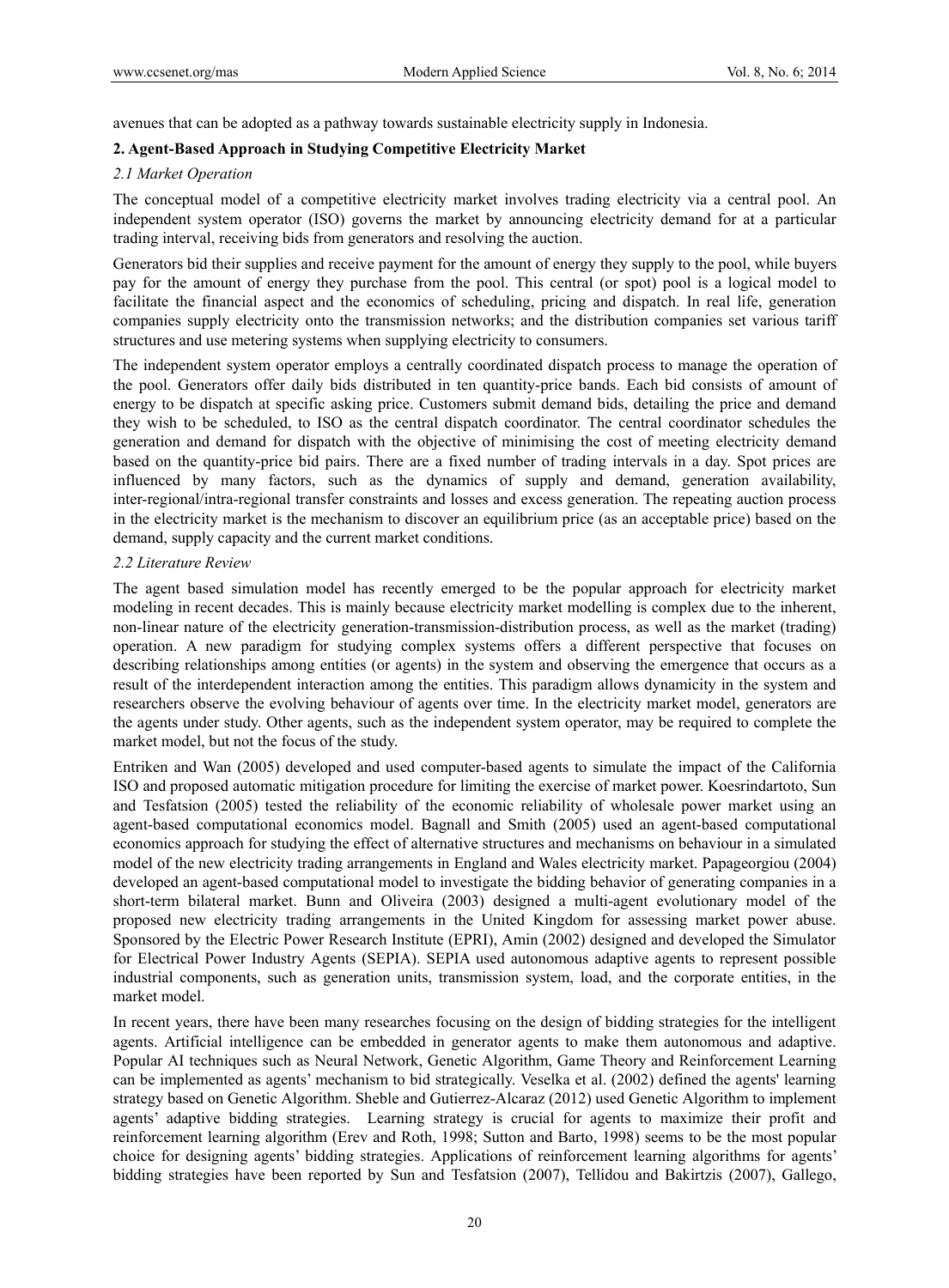Duarte and Delgadillo (2008), Huang and Liu (2009) and Sugianto and Liao (2014).

#### **3. The Agent-Based Model**

This study employs an agent based model to observe the pricing dynamics in an auction market context. Because of the complexity in the electricity market model, market players/participants can benefit from simulation tools to help them understand the market behavior. An agent based market simulator can capture the dynamicity of the market, including those caused by strategic behavior of bidders. The simulation model is useful for providing inter-temporal information about how the market behaves. It is also useful to determine optimal trading arrangement yielding low cost and high availability level.

In this study, a virtual competitive environment is created by simulating a market that composes of several generating companies (gencos), as shown in Figure 4. The gencos in the region are represented by intelligent agents. Each agent has a portfolio of plants characteristics, such as type of plant, maximum capacity, fuel type, and costs. For each trading period, the agent submits a ten increasing band of quantity-price bid. Each bid reflects all available capacity, taking into account the ramp rate of the power plant whenever relevant.



Figure 4. The agent-based simulation model

The agent-based model developed in this study extended our previous model (Sugianto and Liao, 2014) as follows:

- The central dispatch coordinator agent has been programmed to use Linear Programming rather than bid stack method
- Generator agents have been pre-programmed to include risk taking behavior
- Price cap has been set to \$10,000.

The settings of various parameters, including the learning rate, discount factor have been omitted from this paper. Readers are advised to read the paper by Sugianto and Liao (2014) for detailed design and definitions of the state, the action and the action-selection policy.

### *3.1 The Dispatch (Linear Programming) Engine*

The dispatch engine agent can be perceived as the Power Exchange in the electricity market. It accepts the bids from each generator agent, extracts the load forecasts in each bus (node) and determines the most economic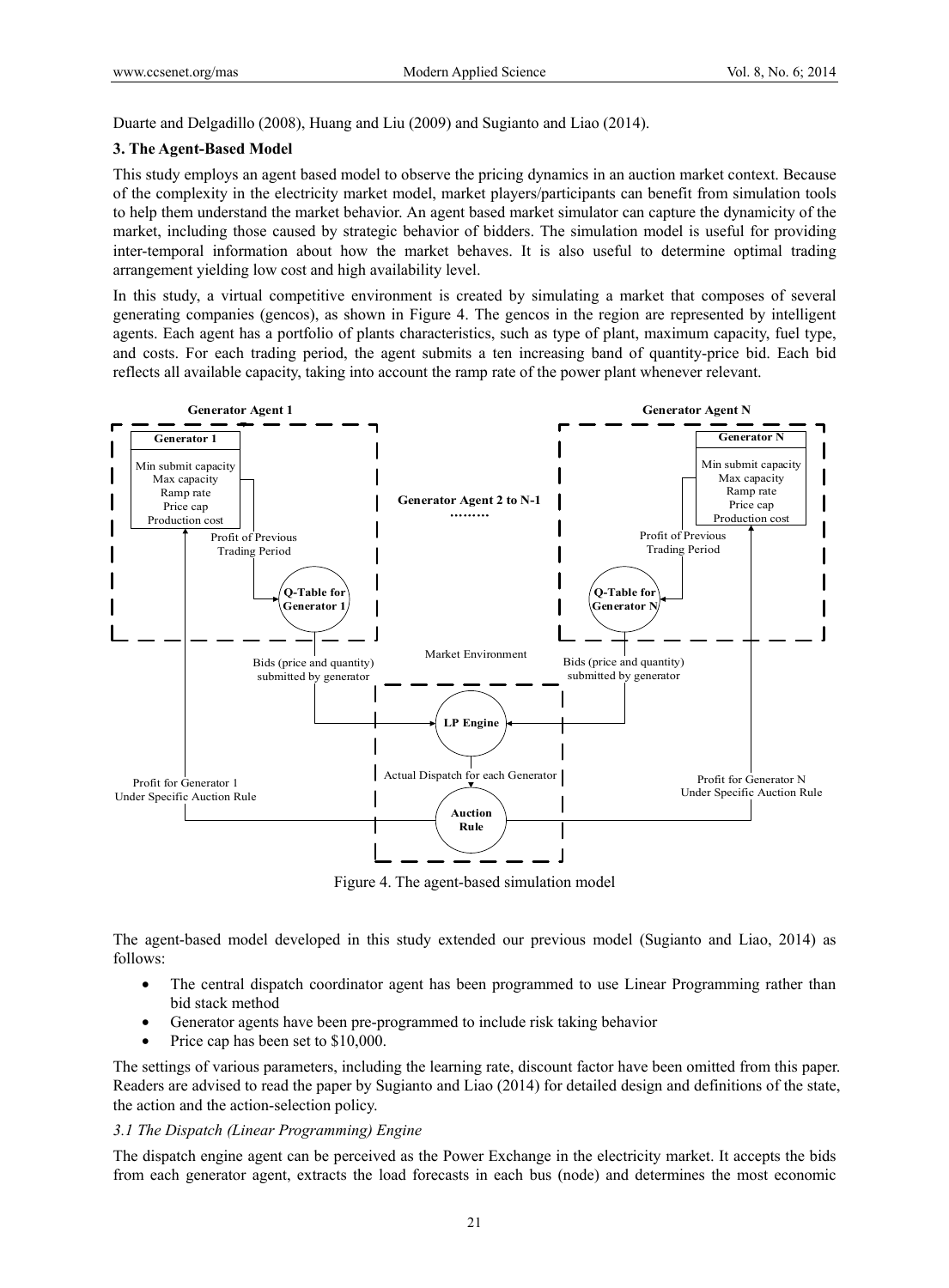schedule (pricing) for electricity supply using Linear Programming algorithm. In essence, the LP algorithm has been imposed with several constraints: (1) generator physical constraints, such as minimum and maximum capacities, ramp rate, (2) economic constraints, such as generators' price and quantity bid in each band, (3) transmission losses and limits, and (4) regional demand.

Equation (1) shows the Matlab built-in function that implements the LP model in the dispatch engine. Equation (2) shows the minimization problem subjected to the constraints shown in Equations (3) to (5).

$$
x = \text{linprog}(f, A_{\text{ineq}}, B_{\text{ineq}}, A_{\text{eq}}, B_{\text{eq}}, ub, lb)
$$
\n
$$
(1)
$$

Solve 
$$
\min_{x} f^{T} \cdot x
$$
 (2)

subject to:

$$
A_{\text{ineq}} \quad x < B_{\text{ineq}} \tag{3}
$$

$$
A_{eq} \quad x = B_{eq} \tag{4}
$$

$$
lb \le x \le ub \tag{5}
$$

where x is a vector of blocks of (electrical) energy offered by generators and transmission flows on each transmission line; f is a vector of cost of energy on each block offered by generators; Aineq and Bineq define the constraints of generators; Aeq and Beq define the balance equation between supply vs demand and in-flow vs out-flow of electricity; ub and lb define the constraints on energy blocks and transmission lines.

Given that the Java-Bali network grid contains four regions, namely Jakarta-Banten, West Java, Central Java-DIY and East Java-Bali, it should also be noted that the dispatch engine optimizes the whole market, and not per-region basis. The spot price for each node is determined using sensitivity analysis of the demand at each node by taking the derivative of the objective function due to a small change of demand at each node.

A database containing half-hourly demand data and costing data has been included to facilitate the generator agents and the dispatch engine agents. The database is used by the generator agents to look up the load demand so that agents can formulate their bids and submit them to the central pool.

In summary, the dispatch agent calculates the clearing price and announces it to all generator agents. Subsequently, the generator agents calculate their profit and learn from the bidding experience to improve their future strategies.

#### *3.2 Generator Agents' Bid Formulation*

Generator agents form their bid curve based on their costing function. Given that generation cost functions are classified as confidential data, for the purpose of simulation, these functions are derived from generation technology characteristics of plant types installed in the Java Bali region. Plant-specific characteristics such as heat rates, capital cost, fixed operation/maintenance cost, variable operation/maintenance cost and fuel prices have been used to determine generators' cost functions. Table 4 displayed the plant specific characteristics to derive the generators' cost functions. These values were published in the PLN system planning report (RUPTL) in Prasetyo (2009) and also available in the US Energy Information Administration (EIA, 2008).

Generation cost is composed of fixed cost and variable cost. When competing in the market, gencos would have the incentives to operate and maintain their power plants with efficient heat rates and high availability factor in order to be dispatched and earn more revenue.

Generator agents submit their bids following ten price-quantity band format. The price component ranges between \$0 and the highest historical bid price. In segregating this range into ten bands, the percentile method has been used. Equation (6) shows the formula used to calculate the value of the second to the ninth value for the price bands. Some randomness are factorized into the bidding formulation using the *rand()* built-in function.

$$
P_i = p_i \times (1 + rand()) \times (p_{i+1} - p_i) / p_i \tag{6}
$$

where  $1 < i < 10$ 

Pi is the bid price, pi is the current percentile. Each agent can access all previous price and quantity historical bidding data. Thus, the 10th, 20th, 30th, up to 100th percentile values are known.

In addition, the bid curve is formed to be either a steep curve or a flat curve to exhibit bidding behavior of the generator agents. A risk taker agent formulates a steeper supply bid while a risk averse agent formulates a flatter supply bid. Variation in the steepness (slope) of the bid curve can be achieved by using k parameter in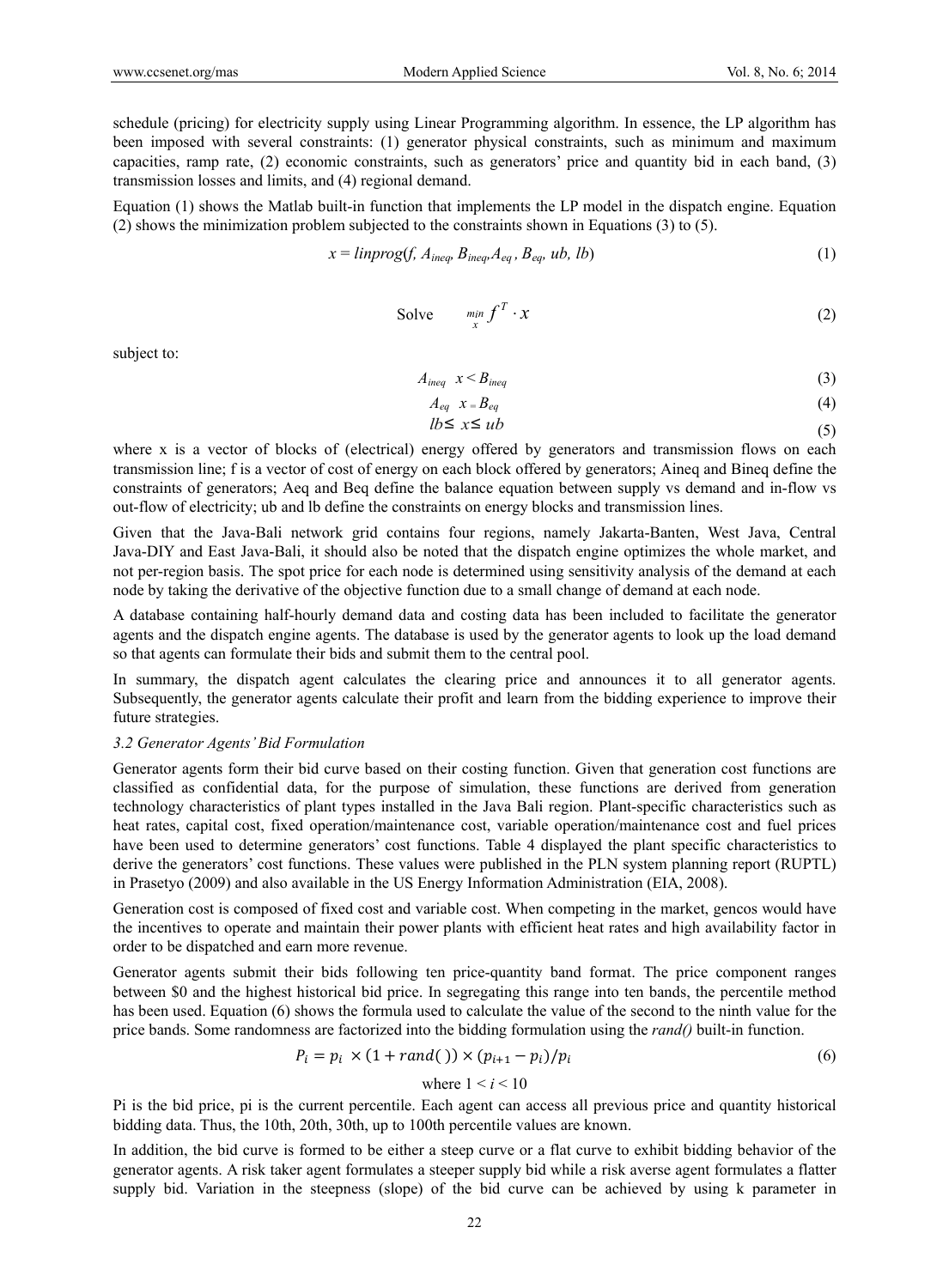calculating the quantity component of the bid curve.

While the base quantity  $(Q1)$  is the minimum stable load, the other quantity band is calculated using Equation  $(7)$ only when the total quantity submitted are still within the maximum generating capacity of the power plant.

Equation (7) shows the formula used to calculate the value of the

$$
Q_i = (P_i - k \times v)/(2 \times k \times f)
$$
  
where  $1 < i < 10$  (7)

Qi is the bid quantity, k is the risk factor, v is the variable cost coefficient and f is the fixed cost coefficient.

| Generation<br>Technology | Capacity | Minimum<br>stable<br>generation | <b>FOR</b>    | Capital<br>Cost | <b>Heat Rate</b> | <b>FOM</b> | VOM      | <b>Fuel Price</b> |
|--------------------------|----------|---------------------------------|---------------|-----------------|------------------|------------|----------|-------------------|
|                          | (MW)     | level<br>$\frac{1}{2}$          | $\frac{1}{2}$ | (\$/kW)         | (kcal/kWh)       | (S/kW/vr)  | (\$/MWh) | (S/MMBtu)         |
| Thermal-co               |          |                                 |               |                 |                  |            |          |                   |
| al                       | 600      | 50%                             | 13%           | 1400            | 2388             | 26.79      | 4.46     | 1.77              |
| CCGT-gas                 | 750      | 40%                             | 12%           | 930             | 1800             | 12.14      | 2.01     | 7.09              |
| OCGT-oil                 | 200      | $0\%$                           | 15%           | 550             | 3440             | 11.78      | 3.47     | 15.05             |

| Table 4. Power plant costing |  |  |  |
|------------------------------|--|--|--|
|------------------------------|--|--|--|

### **4. Simulation Results**

This study proposes to examine the suitability of implementing a competitive market for the Java-Bali system using an agent based simulation platform. The half-hourly demand data from the region has been used in the simulation. The simulation scenario includes ten competing players with thermal and non-thermal plants bidding at roughly marginal cost. The scenario has been repeated 20 times and consistent trend in results have been observed in these repeated simulations.

As can be seen from Table 5, there is an increase in spot price when the proportion ratio of supply-to-demand is approximately 68%. At a higher level of ratio, demand becomes inelastic, giving high leverage for suppliers to gaming behaviour.

Furthermore, a competitive market can work efficiently only if players have roughly equal share on the traded commodity. The simulation results listed in Table 6 indicates the Pareto Optimality in the market for ten competing companies with thermal generators, when all competing generators with uniform characteristics (thermal plants, fixed cost coefficient  $(f) = 8.1$ , variable cost coefficient  $(v) = 0.0063$ ) bid at marginal cost, yielding a spot price of \$36.78. It also shows the impact on the spot price when a competing generator has increased market power and bid to maximize its profit. The risk factor  $(k)$  models the supply bid curve:  $k = 1$ represents bidding at marginal cost, while increasing *k* value represents more aggressive bidding behaviour to maximize generator's profit.

| Proportion to Supply | Spot Price (\$) |
|----------------------|-----------------|
| 85%                  | 67.64           |
| 81%                  | 47.61           |
| 75%                  | 45.20           |
| 71%                  | 45.20           |
| 69%                  | 39.88           |
| 67%                  | 16.96           |
| 65%                  | 11.96           |
| 63%                  | 11.96           |
| 60%                  | 11.96           |
| 55%                  | 0.50            |
| 50%                  | 0.49            |

Table 5. Trend in spot price with varying supply-demand ratio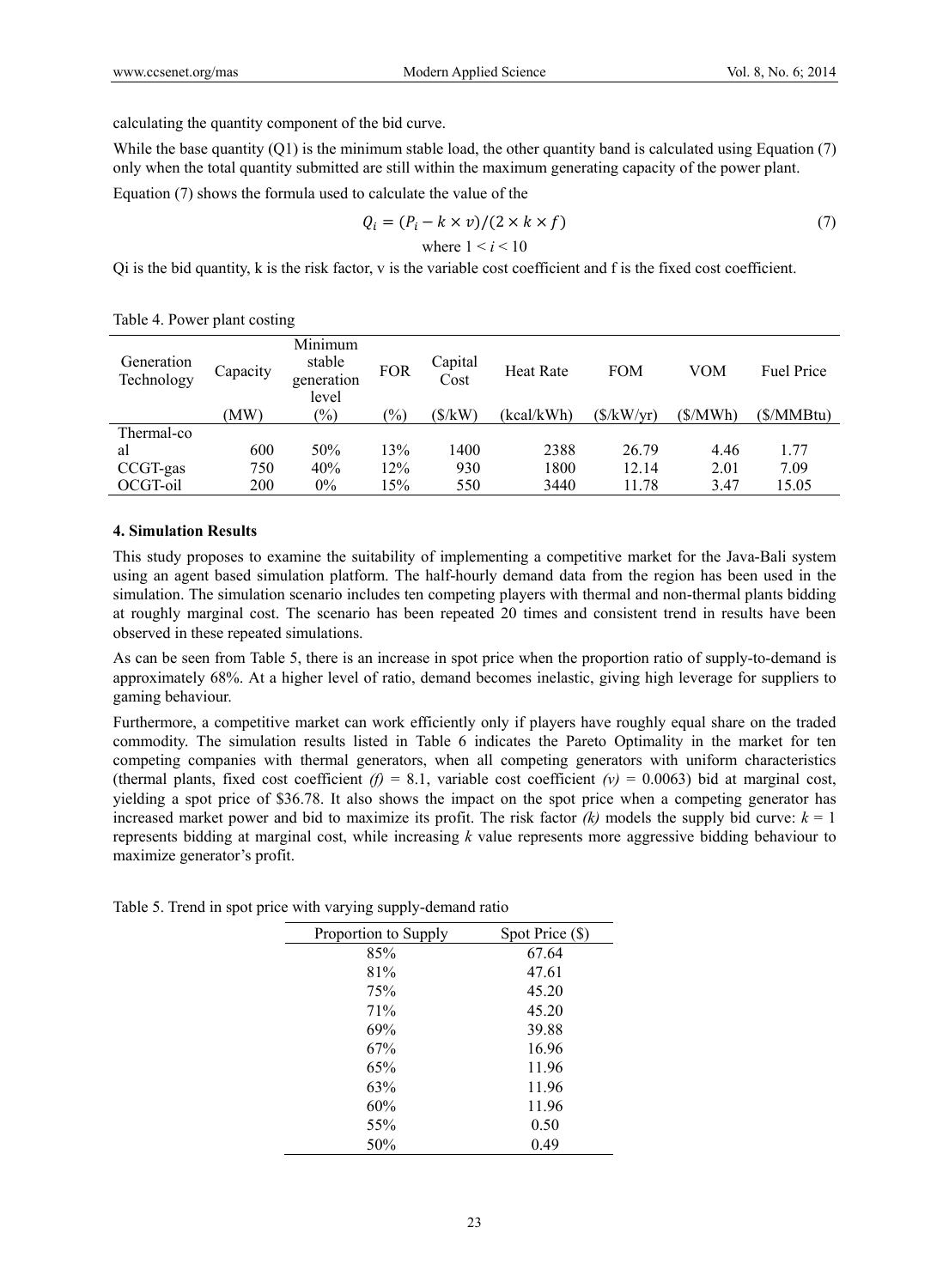| <b>Bid</b>   |       | Market Share 30% |         | Market Share 40% |
|--------------|-------|------------------|---------|------------------|
| Factor $(k)$ | Price | Profit           | Price   | Profit           |
| 1            | 36.78 | 32618.91         | 50.35   | 70066.45         |
| 1.1          | 37.22 | 33398.44         | 50.35   | 70066.45         |
| 1.2          | 37.22 | 32532.50         | 9005.18 | 26943493.24      |
| 1.3          | 37.22 | 31319.06         | 9005.19 | 26943493.24      |
| 14           | 37.65 | 31303.79         | 9005.19 | 26943493.24      |
| 1.5          | 39.25 | 30596.37         | 9005.19 | 26943493 24      |
| 1.6          | 39.25 | 29571.27         | 9005.20 | 26943493.24      |
| 1.7          | 39.25 | 27889.65         | 9005.20 | 26943493.24      |
| 1.8          | 39.25 | 26272.42         | 9005.20 | 26943493.24      |

|  |  | Table 6. Spot price and generator's profit with market power |
|--|--|--------------------------------------------------------------|
|  |  |                                                              |

#### **5. Concluding Remarks**

This paper has provided an overview of the trend and implications of electricity industry around the world. Specifically, the paper discussed the Indonesian case – focusing on the trend and main challenges in this country. The study has identified the current issues faced by the Indonesian electricity industry to be: overcoming electricity shortages, ensuring the supply-demand balance, improving the elasticity for electricity, ensuring even distribution of electrification, as well as enhancing the electrification ratio. These issues are hard to deal with because they are inter-related and require long term solution. Power shortage can be overcome considerably by ensuring adequacy and reliability of supply. In other words, it is crucial for the Indonesian electricity industry to both ensure sufficient generation capacity for supply and manage demand. Hence, this study proposes to explore different industry structure to partly overcome the electricity supply challenges. Such approach attempts to release the government from providing huge subsidy to the industry and let the market discover competitive electricity price. The competitive price also serves as an indirect signal to customers on their usage. Hence, the combination of supply installation and demand side management is considered effective to ensure sustainable electricity supply in Indonesia.

Introducing competition in the electricity industry must take careful measures due to the non-storability nature of electricity, namely the supply and demand balance must be maintained continuously. Thus, following similar research in other parts of the world, this study proposes to use a computerized simulation platform as a mechanism to assess the level of readiness for electricity network grid. Using this approach, generation companies (gencos) have been modelled as agents that bid their supplies into the competitive market. Agent based model enables the simulation of agents' bidding to recreate and predict the market behaviour, including spot price dynamics. This computerized platform has been developed using object oriented programming, employing an SQL Server database to host hourly demand data of Java-Bali system, and Matlab to serve as the optimization dispatch engine. In this study, the Java-Bali system has been chosen as the region to conduct the experiment. By using the power plant characteristics and cost function data, the bidding behavior and pricing dynamics can be observed.

In a perfectly competitive market where suppliers cannot influence prices, they have the incentive to offer their products at the marginal cost in order to maximize their profits. Previous research (Gross and Finlay, 1996) suggested that an optimal strategy in a perfectly competitive market is bidding at marginal costs. In real life, the electricity market is illiquid and is not perfectly competitive. This is due to limited number of generating companies (gencos), transmission constraints, limited depth in consumption (or lack of diversity in end users), and legacy agreements that limit competition. Therefore, the electricity market is best represented by an oligopolistic model of competition. Gencos can have significant market share in a regional market, and thus, may possess market power to influence the market price. Moreover, gencos can exercise their market power during (1) increased load demand, (2) extreme temperatures that lead to peaking demand at certain seasons, (3) unplanned outage of a generator or network element and (4) transmission congestion. In fact, gencos can withdraw some of its capacity from the market and still gain more profit since its offer bid can outweigh its loss of market share. This pattern is consistent with the empirical analysis of the strategic bidding behavior of generators reported by other researchers (Wolfram, 1997; Sugianto and Liao, 2014).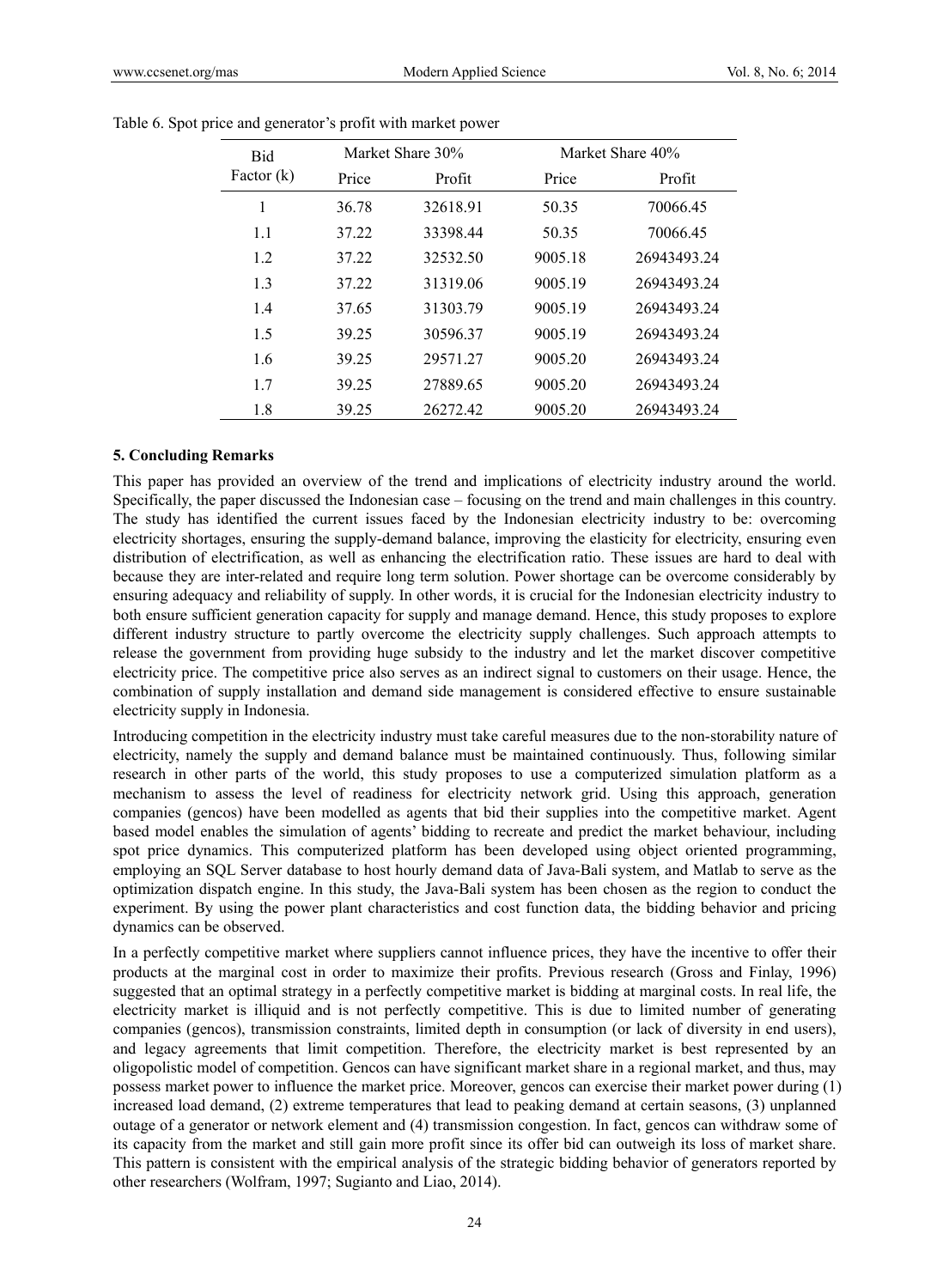This study concludes that careful measures must be put in place for a competitive electricity market to be effective, reliable and sustainable. A sufficient supply capacity accompanied by transmission adequacy and reliability of supply must be available in the region to make sure that gaming strategy will not lead to inflated price. The finding of this study indicates that competitive electricity pricing is not yet viable in the Java Bali region. Apart from ensuring comparable generating capacities of the players, it is important to install additional generations in the region.

Likewise, consumers need to be educated for wise electricity usage that minimizes carbon foot print. A high elasticity factor indicates that the use of electricity is unproductive and inefficient. A study on the relationship between electricity consumption and economic growth concludes that in Indonesia the economic growth has a uni-directional causality effect on electricity consumption (Yoo, 2006). Therefore, conservation policy in Indonesia will not impede Indonesian economic growth.

Last but not least, the state (through the state-owned company) also needs to carefully plan the installation of power plants in other areas beyond the Java-Bali region. Long term agenda should maintain high electrification rate so that distribution of electricity availability is distributed evenly across the archipelago to result in even economic development in all areas of Indonesia.

# **Acknowledgments**

The work described in this paper is part of a project funded by the Australian Indonesian Governance Research Partnership (AIGRP) grant. The author would like to acknowledge AIGRP for its supports on this project and to Dr Moeljono Widjaja for providing the data for this study. The author would also like to acknowledge Dr Kevin Liao for his assistance in this research.

### **References**

- Achterstraat, P. (2008). *New South Wales Auditor-General's Report Focusing on Electricity.* Audit Office of New South Wales, Australia.
- Amin, M. (2002). Restructuring the Electric Enterprise: Simulating the Evolution of the Electric Power Industry with Intelligent Adaptive Agents. In Market Analysis and Resource Management. Faruqui, A. and Eakin, K. (Eds.), Kluwer Publishers.
- Bagnall, A. J., & Smith, G.D. (2005). A Multi-Agent Model of the UK Market in Electricity Generation, *IEEE Transactions on Evolutionary Computation*, *9*(5), 522- 536. http://dx.doi.org/10.1109/TEVC.2005.850264
- Barnett, J., & Shurtleff, S. (2007). Electricity Deregulation: Taking the Next Step, Brief Analysis No.592, August 9, National Center for Policy Analysis.
- Bunn, D., & Oliveira, F. (2003). Evaluating Individual Market Power in Electricity Markets via Agent-Based Simulation. *Annals of Operations Research, 121*, 57–77. http://dx.doi.org/10.1023/A:1023399017816
- Central News Agency (2008). UK, Taiwanese experts collaborate on wind power. in Taiwan News, p2. Retrieved November 5, 2008, from http://www.etaiwannews.com/etn/news\_content.php?id=779811
- EIA (2008). Assumptions to the Annual Energy Outlook 2008. Retrieved June 15, 2009, from http://www.eia.doe.gov/oiaf/archive/aeo08/index.html
- Entriken, R., & Wan, S. (2005). "Agent-Based Simulation of an Automatic Mitigation Procedure" CD ROM Proceedings of the 38th Hawaii International Conference on System Sciences.
- Erev, I., & Roth, A. E. (1998). Predicting how people play games: reinforcement learning in experimental games with unique, mixed-strategy equilibria*. American Economic Review, 88*(4), 848–881.
- Gallego L., Duarte O., & Delgadillo A. (2008). *Strategic bidding in Colombian electricity market using a multi-agent learning approach.* In IEEE/PES Transmission and Distribution Conference and Exposition; August 2008; Bogota, Latin America: IEEE. pp. 1-7.
- Gross, G., & Finlay, D. J. (1996). *Optimal bidding strategies in competitive electricity market.* Proceedings of the 12th Power Systems Computation Conference (PSCC), Dresden: CD-ROM.
- Huang, X., & Liu, X. D. (2009). Modeling and simulation of bidding activities of power generation companies by multi-agent. In International Joint Conference on Computational Sciences and Optimization (CSO); April 2009; Sanya. pp. 466-470.
- Koesrindartoto, D. P., Sun, J., & Tesfatsion, L. (2005). "An Agent-Based Computational Laboratory for Testing the Economic Reliability of Wholesale Power Market Designs." Proceedings of Vol. 1, IEEE Power